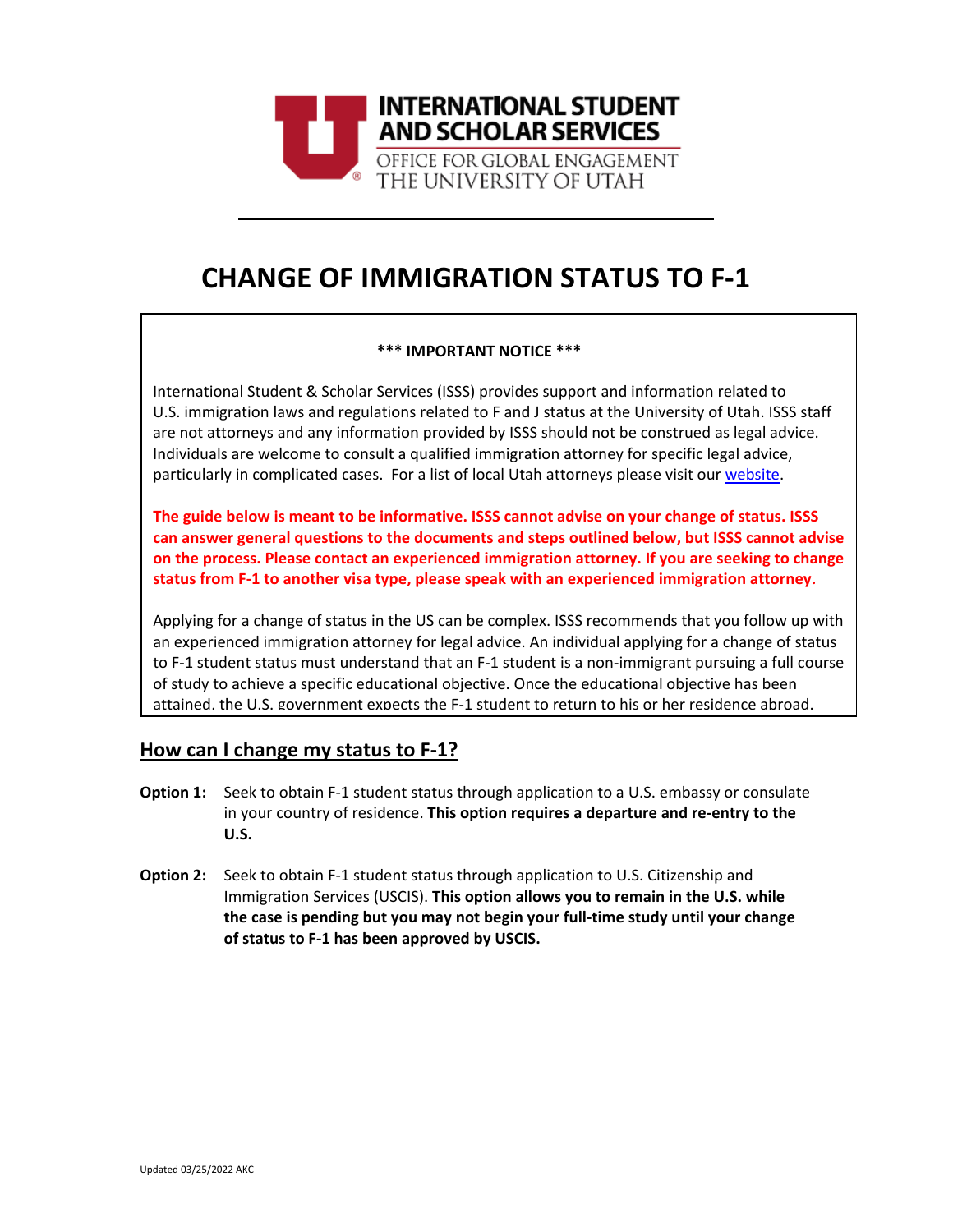### **Option 1: Seek F-1 status through a U.S. Embassy or Consulate abroad**

If choosing this option, you will seek to obtain F-1 student status through application to a U.S. embassy or consulate in your country of residence. **This option requires a departure and reentry to the U.S.**

#### **General process below:**

- 1. Request a new "Initial" I-20 from International Admissions:
	- a. If you are a current student at the U on a different visa type and would like to change your visa status to F-1, email: [IAO@sa.utah.edu](mailto:IAO@sa.utah.edu) to request an initial I-20 to apply for an F-1 visa at a U.S. embassy/consulate abroad. You must submit the required proof of funding to International Admissions before an initial I-20 can be issued
	- b. If you are not a current student at the U, you will need to be admitted to the university first and need to submit proof of funding before an I-20 can be issued. You will need an initial I-20 issued from International Admissions Office to apply for an F-1 visa at a U.S. embassy/consulate abroad.
- 2. Pay the SEVIS I-901 fee using information from the new I-20. Payment is made online at the following website:<https://www.fmjfee.com/> Remember to download or print the receipt for your records.
- 3. Schedule a visa interview appointment at a U.S. embassy/consulate in your country of residence. Visit the embassy/consulate website for information on preparing documents, forms, and scheduling a visa appointment. Typically you will be asked to show your passport, new I-20, admissions acceptance letter, and financial support documents showing that you have the ability to pay tuition and living expenses during your academic program of study. Please verify the required documents with your specific embassy or consulate, as they can vary based on location.
- 4. Go to your visa appointment and bring the documents listed above, including any other documents as requested by the embassy/consulate.
- 5. After obtaining your F-1 visa, travel to a **U.S. port of entry**. Please note that the visa only allows you to arrive at a port of entry and request Customs and Border Protection (CBP) to determine if you are eligible to enter the US in F-1 status. You should arrive in the U.S. no earlier than 30 days before the program start date listed on your I-20. Present your I-20, passport, visa stamp, and I-901 fee receipt to Customs and Border Protection. Please make sure you are entering U.S. on F-1 status.
- 6. After entering the US, print the I-94 document, which is verification of your entering the US in F-1 status. Follow this link to access the I-94: <https://i94.cbp.dhs.gov/I94/#/home>
- *7.* You must attend **International Student Orientation** at the beginning of the semester you begin F-1 status. *Failure to attend will cause a registration hold to be placed on your student record and may affect your immigration status, including Termination or Cancellation of your record*. For information on International Student Orientation and scheduled dates, please visit:<https://isss.utah.edu/orientation/index.php>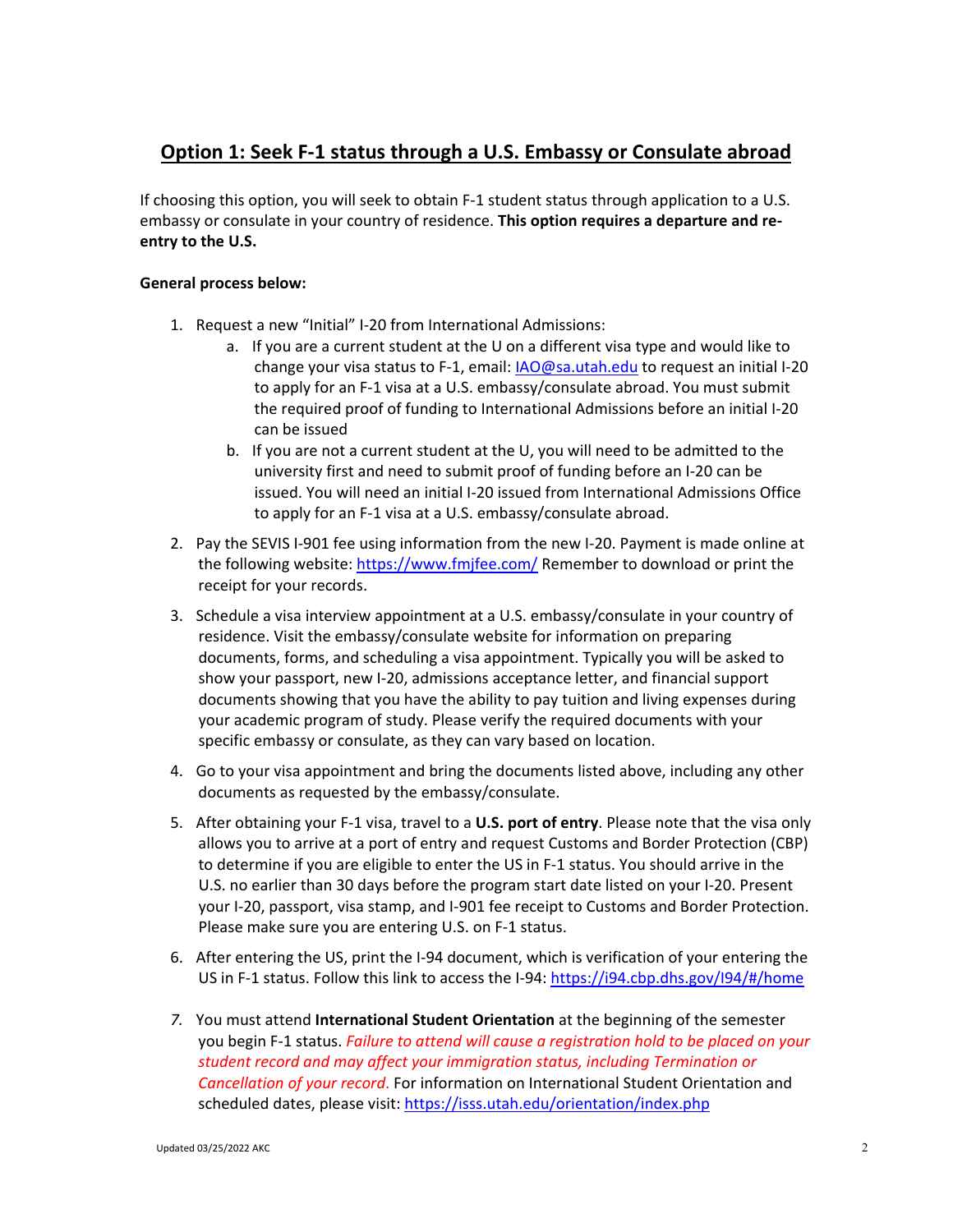- 8. You must also do **Post-Arrival Check-In** and submit copies of your passport, visa, I-20, I-94 and current US address to ISSS so that we can report your presence in the US in your new F-1 status to Immigration. This process is typically part of International Student Orientation. Please refer to the link above for more information. *Failure to do document check-in at the beginning of the semester you begin F-1 status may result in the termination or cancellation of your F-1 visa status.*
- 9. You must be enrolled as a full-time student. Please review ou[r Full Course of Study for F-](https://isss.utah.edu/forms-publications/documents/f1-full-course-of-study-policy-guide.pdf)[1 Students](https://isss.utah.edu/forms-publications/documents/f1-full-course-of-study-policy-guide.pdf) and [Online Classes](https://isss.utah.edu/forms-publications/documents/f1-online-class-policy-guide.pdf) policy guide.

### **Option 2: Seek F-1 Status by applying for Change of Status through USCIS**

If you choose this option, you will seek to obtain F-1 student status through application to U.S. Citizenship and Immigration Services (USCIS). **This option allows you to remain in the U.S.** while your case is pending.

Note: USCIS processing times will vary from time to time and it can be checked [here.](https://egov.uscis.gov/processing-times/) Be aware that changing to the F-1 visa can take anywhere from 6 months to more than a year.

Individuals living in the U.S. may apply for a "change of status" from certain non-immigrant categories to F-1 student status. This option does not require a departure from the U.S., but the individual must be "in status" in their current visa category. You must file an I-539 application with USCIS to change status before your current status expires.

After receiving your I-539 application, USCIS will review the change of status request based on your ability to document and justify a **change of intent** after your initial arrival to the United States.

#### **Please follow the steps below to apply for the Change of Status in the U.S.:**

- 1. Request a new "Change of Status" I-20 from International Admissions:
	- a. If you are a current student at the U, email: [IAO@sa.utah.edu](mailto:IAO@sa.utah.edu) to request a Change of Status I-20 to change your status with USCIS here in the US. You must submit the required proof of funding before a Change of Status I-20 can be issued. (When requesting your Change of Status I-20 from Admissions, please keep in mind the expiration date of your current status as well as the USCIS processing time when determining what your program start date should be on the I-20.)

Note: USCIS processing times can be checked at the link below. Be aware that changing to the F-1 visa can take anywhere from 6 months to more than a year. <https://egov.uscis.gov/processing-times/>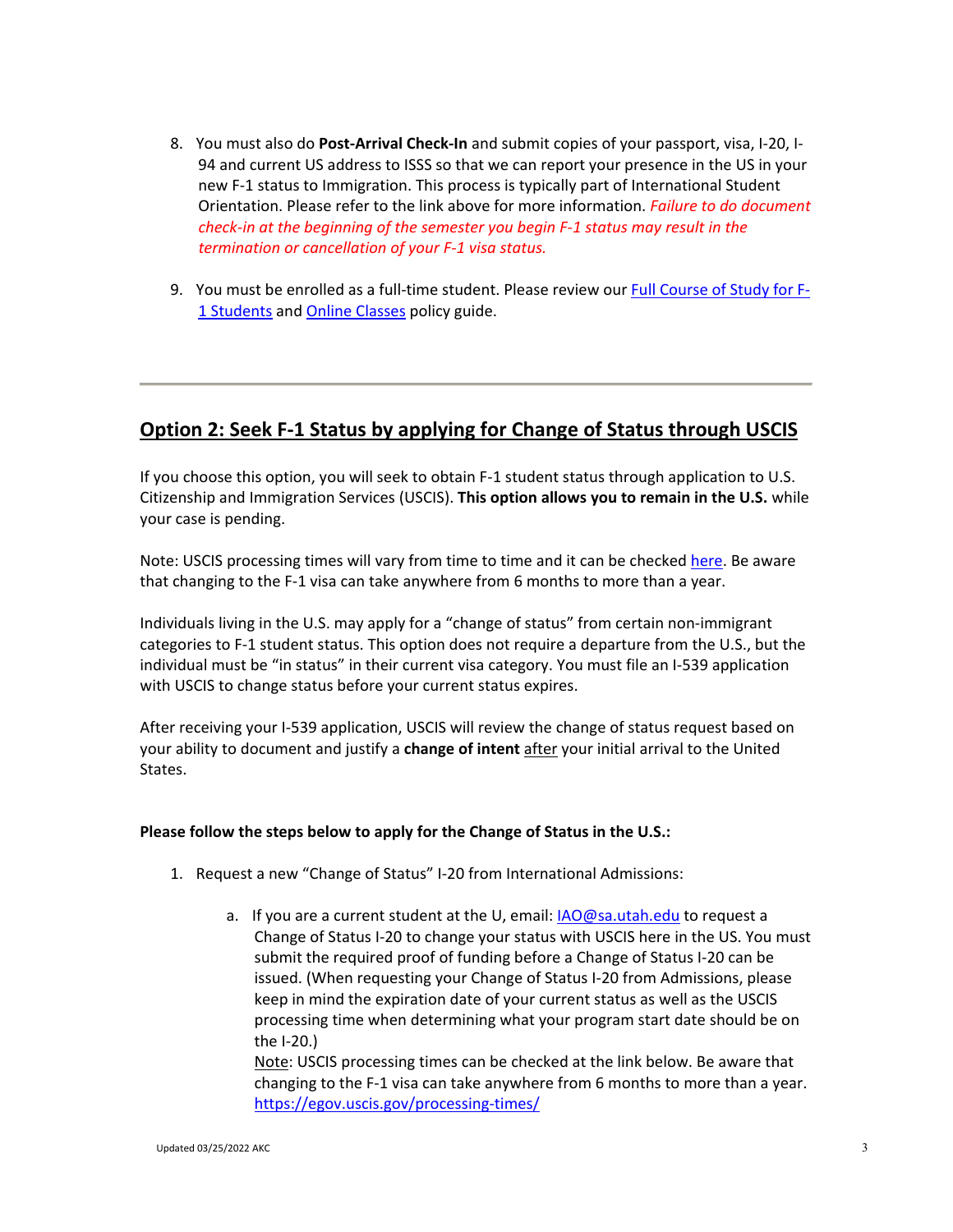- b. If applying for admissions to the U as a new student, indicate your intent on your admissions application for a change of status through USCIS. You must first be admitted and submit proof of funding before an I-20 can be issued
- 2. Documents you may have to submit to USCIS (please seek advice from an immigration attorney):
	- a. University of Utah admissions **acceptance letter**
	- b. **Cover letter** a letter from you requesting the change of status. You will need to explain why you entered the U.S. in your current status and why your intentions changed after you arrived in the U.S. and any other relevant information. Since you are applying for non-immigrant status, we suggest that you demonstrate that you have strong ties to your home country and that your intent is to return when your program of study is complete. You must also sign and date the letter.
	- c. **Form I-539** application (available fro[m https://www.uscis.gov/i-539\)](https://www.uscis.gov/i-539). If you have dependents listed on your I-20, they must fill out the **I-539A**.
	- d. **Check or money order** payable to **U.S. Department of Homeland Security** that includes your application fee and biometrics fee. If you have dependent submitting the I-539A, they will need to pay the biometrics fee. Please speak to an immigration attorney.
	- e. Copy of your **Change of Status I-20** issued by International Admissions Office
	- f. **I-901 SEVIS fee receipt** To pay the fee and print the receipt, please visit: <https://www.fmjfee.com/>
	- g. Copy of all current and previous **I-20s** (if you were an F-1 student in the past)
	- h. Copy of your **passport** identification page (valid for at least 6 months into the future)
	- i. Copy of your current **visa** stamp (even if the current visa is expired)
	- j. Copy of your **I-94** form. Log into the I-94 website and print it: <https://i94.cbp.dhs.gov/I94/#/home>
	- k. Copy of current **proof of financial support** documentation

*\*\*\* Please speak to an immigration attorney before submitting your request to USCIS to ensure you have prepared your documents accurately\*\*\**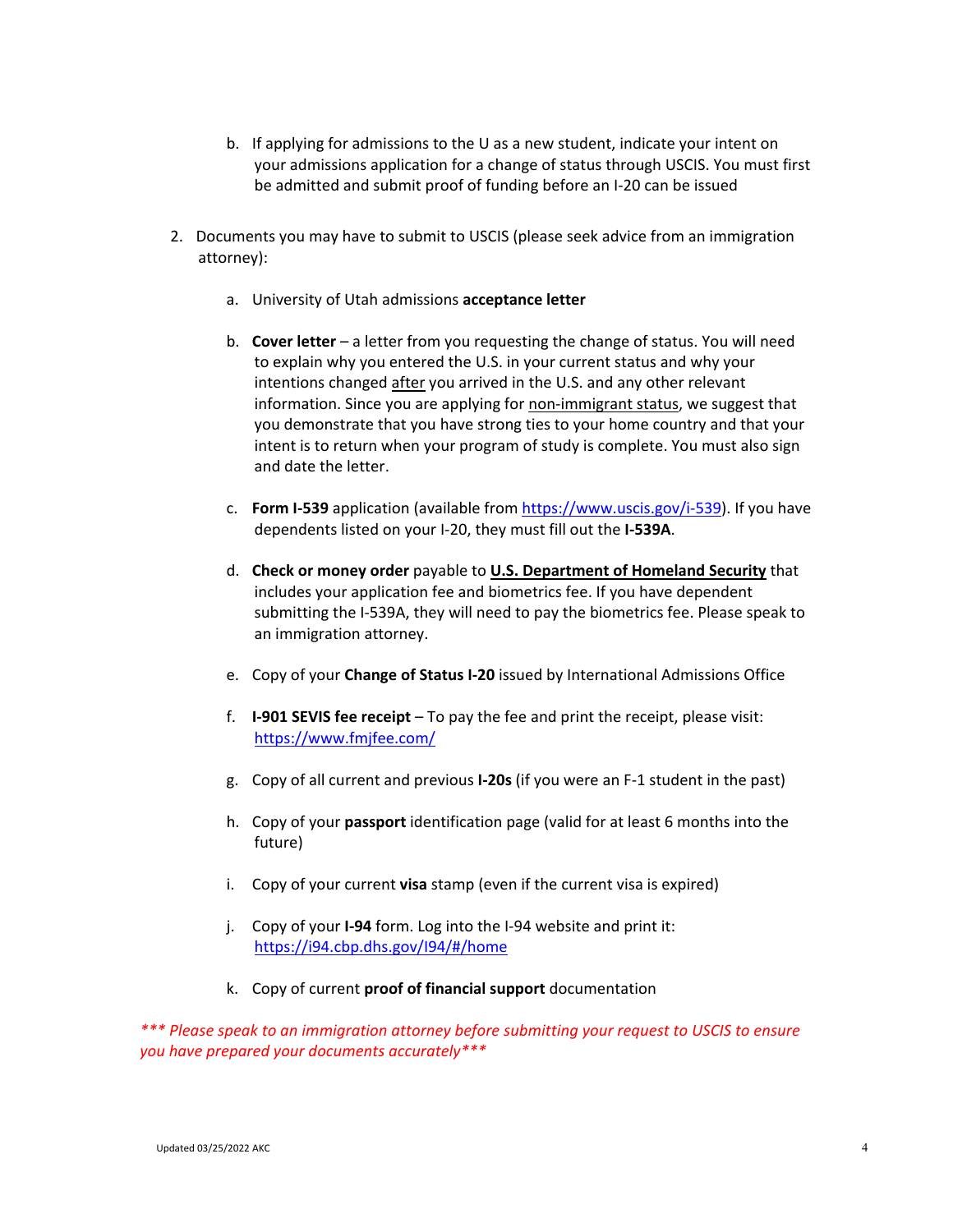# **Additional Documentation Specific to Current Visa Category**

There are likely additional documents you will need to include in your packet depending on your current visa status. Please speak to an immigration attorney to ensure you include them.

# **FAQs**

**Q. I am currently on working visa. Can I continue to work when my F-1 status is approved?** A. Please speak with an immigration attorney.

### **Q. I am currently attending school on a visa other than F-1. Can I continue to attend?**

A. You may continue to study if your current visa status allow you to study. However, please seek advice from an immigration attorney if your current status will expire before your F-1 status is expected to be approved.

If you are currently on F-2 status, you are allowed to study "less than full-time" while on F-2. You may not begin full-time study until F-1 status has been granted. If your F-2 status will end before the change of status is approved, seek advice from an immigration attorney.

If you are currently on J-1 or J-2 status, please see J visa advisor in ISSS.

If you are currently on B-1 or B-2 status, you may NOT study until your change of status application I approved.

### **Q. What do I do when my change of status is not approved by the beginning of the semester on my I-20?**

A. If a change of status to F-1 is not approved on or before your program start date as listed on the I-20, you may be eligible for a deferral to the next available semester. Please contact your academic department and International Admissions Office regarding this situation as soon as possible.

### **Q. What do I do if my change of status application to USCIS is denied?**

A. Please speak to an immigration attorney. You can find the list of immigration attorneys [here.](https://isss.utah.edu/forms-publications/documents/isss-immigration-attorney-resources.pdf) Please note, ISSS is not affiliated with any of them.

# **If your change of status is approved by USCIS:**

- 1. You must attend **International Student Orientation** for the semester indicated by your I-20 program of study start date**.** *Failure to attend will result in a registration hold to be placed on your student record and can affect your visa status*. For information on International Student Orientation and scheduled dates, please visit: [https://isss.utah.edu/orientation/index.php.](https://isss.utah.edu/orientation/index.php)
- 2. If your change of status was approved within in the US by USCIS, next time you depart U.S., you must go to a U.S. embassy or consulate to get your F-1/F-2 visa stamp in your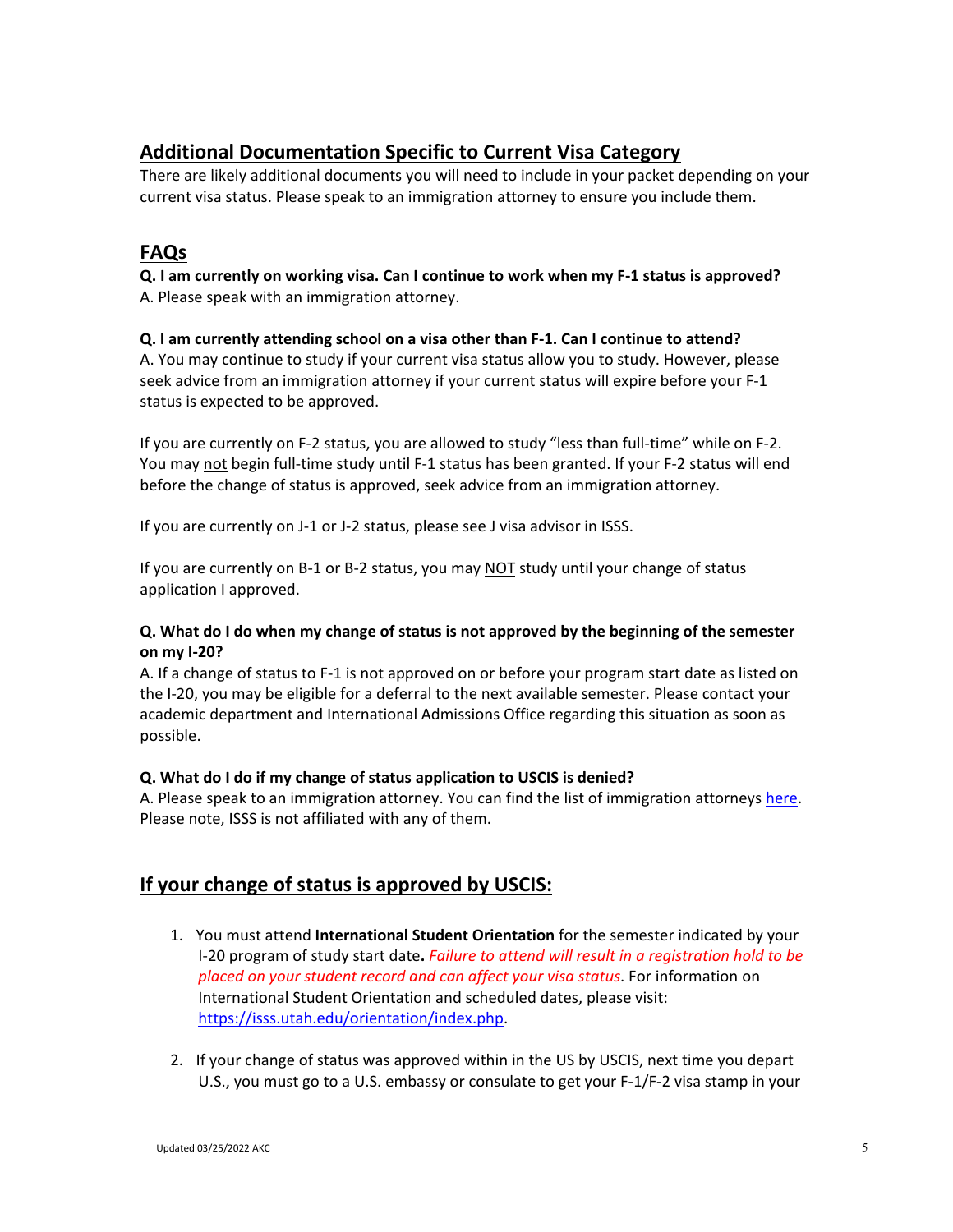passport prior to re-entry. This will require a visa appointment at a U.S. embassy or consulate during your travel abroad.

3. **You must report the outcome of your change of status application to International Student and Scholar Services**. Upon receipt of your approval to F-1 status, please report to ISSS and submit your approval notice receipt (I-797), I-20, passport, and I-94 so that we can report your new visa status to Immigration. *Failure to do this may result in the termination or cancelation of your new visa status*

### **Important Considerations for Change of Status in US**

- **Processing time:** It can take anywhere from 6 months to more than a year for USCIS to process a change of visa status to F-1 in the US. However, this time may be subject to their current workload, biometrics processing, and/or additional follow up with you.
- **Biometrics**: USCIS now requires you to complete biometrics as part of the Change of Status process. You will receive a letter in your mailbox with your appointment time. Please make sure to show up to your biometrics appointment in order to ensure your request is processed in a timely manner. You can reschedule this appointment but it may cause delays in processing your request. *Failure to complete your biometrics will result in a delay in processing and ultimately denial*.
- If you have dependents, such as a spouse or minor children (under 21), they must fill out the I-539A form and include the biometric fee; the forms and fees must be submitted with your I-539 application submitted to USCIS.
- Departing the U.S. (for example, vacation) while a change of status is pending will be considered an **abandonment of the application**, and will result in a denial. If you plan to leave the US while the application is pending, please first consult an ISSS advisor or attorney.
- You may NOT engage in on or off campus employment of any kind until the change of status has been approved (if your current visa does not allow employment). Once you are in F-1 status, you must receive authorization from ISSS prior to working.
- If a change of status to F-1 cannot be approved on or before your program start date as listed on the I-20, you may be eligible for a deferral to the next available semester. Please contact International Admissions regarding this situation**.**
- You will receive an **I-797 receipt notice** in the mail from USCIS about two weeks after your application is filed. You can check the status of your application using the receipt number found on the I-797 document. Visit<https://www.uscis.gov/> and type in the receipt number in the "check your status" link.
- If you receive a **Request for Evidence (RFE)** from USCIS, be aware of the due date and consult with an immigration attorney before responding. Please contact ISSS if any of the document should be issued by ISSS.
- If you are granted a change of status from within in the US and then depart the US with plans to re-enter in that same visa status, you must first go to a US embassy or consulate to get your F-1/F-2 visa stamp in your passport prior to re-entry. This will require a visa appointment at a U.S. embassy or consulate during your travel abroad
- **You must report the outcome of your change of status application to International Student and Scholar Services**. Upon receipt of your approval to F-1 status, please report to ISSS and submit your approval notice receipt (I-797), I-20, passport, and I-94 so that